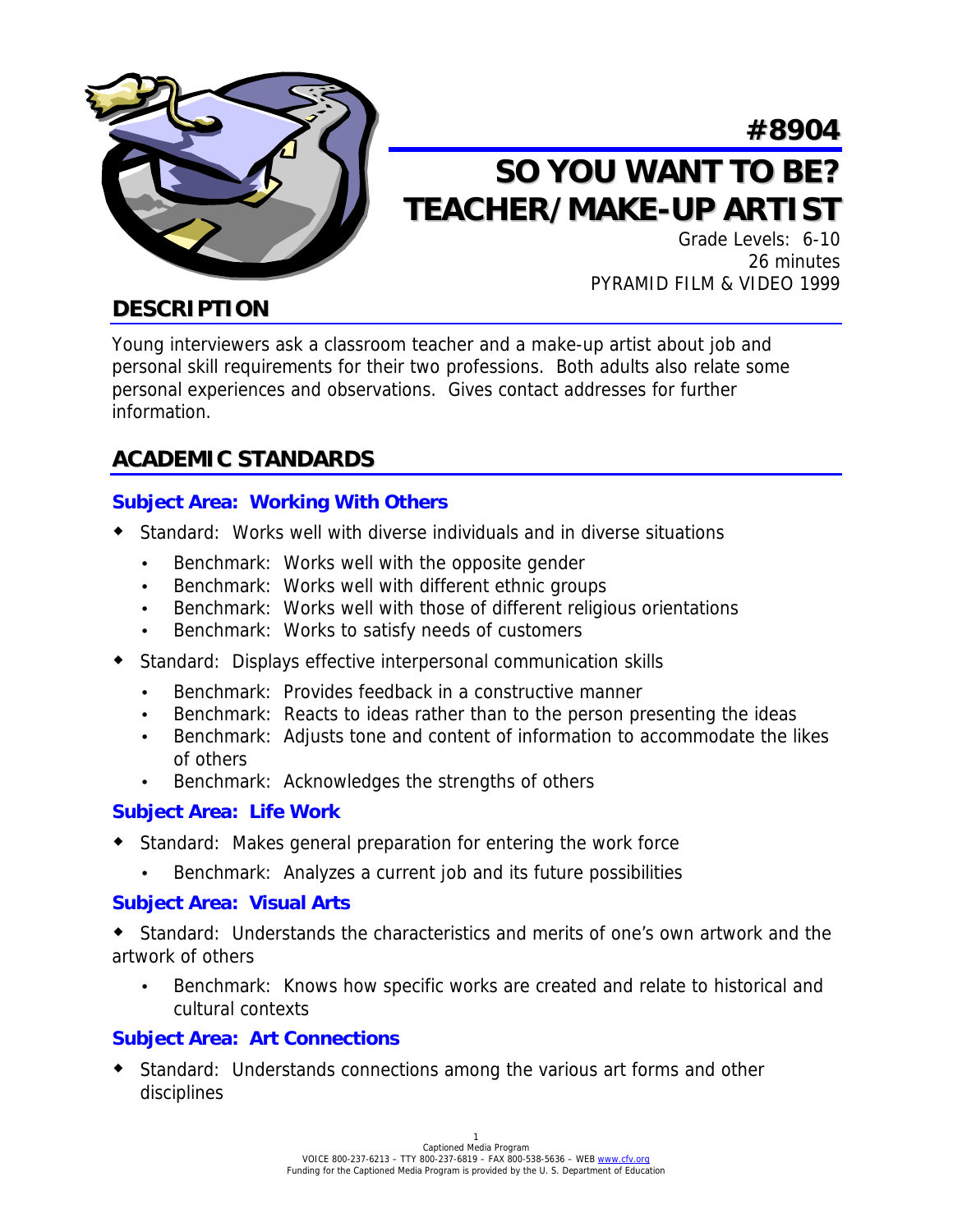• Benchmark: Understands how the characteristic materials of various arts (e.g., sound in music, visual stimuli in visual arts, movement in dance, human interrelationships in theatre) are used to transform similar events, scenes, emotions, or ideas into distinct works of art

## **INSTRUCTIONAL GOALS**

- 1. To characterize what a teacher and make-up artist do, and describe some activities that are involved in these careers.
- 2. To examine the importance of certain school subjects in preparation for these careers.
- 3. To study preparation for the careers of teacher and make-up artist.
- 4. To stimulate critical thinking concerning career choices and how to reach career goals.

## **PART 1: TEACHER**

## **BEFORE SHOWING**

Ask the class to consider a world without teachers. How would students learn? Would there be schools? Could they learn by themselves as well as they can with a teacher? Tell the class that this video will show what school is like from a teacher's point of view.



## **AFTER SHOWING**

#### **Discussion Items and Questions**

- 1. Refer to the "Before Showing" list and ask the questions again. Ask why teaching is a n important career.
- 2. What does the class think makes a good teacher? What does Mrs. Brown-Ndu think?
- 3. What school subjects are most important for a job in teaching? Why are communication skills important?
- 4. Is a college degree required for a teaching career? Does studying stop after college?
- 5. What is Mrs. Brown-Ndu's reason for giving so much homework? Does she do homework, too? What kind?
- 6. Why is it important to know the expectations and requirements of the career in which you are interested?
- 7. Do teachers make a lot of money? Are there other rewards? Do teachers get the whole summer off?
- 8. Does Mrs. Brown-Ndu think boys and girls learn differently in 5<sup>th</sup> grade? Do you? Why or why not?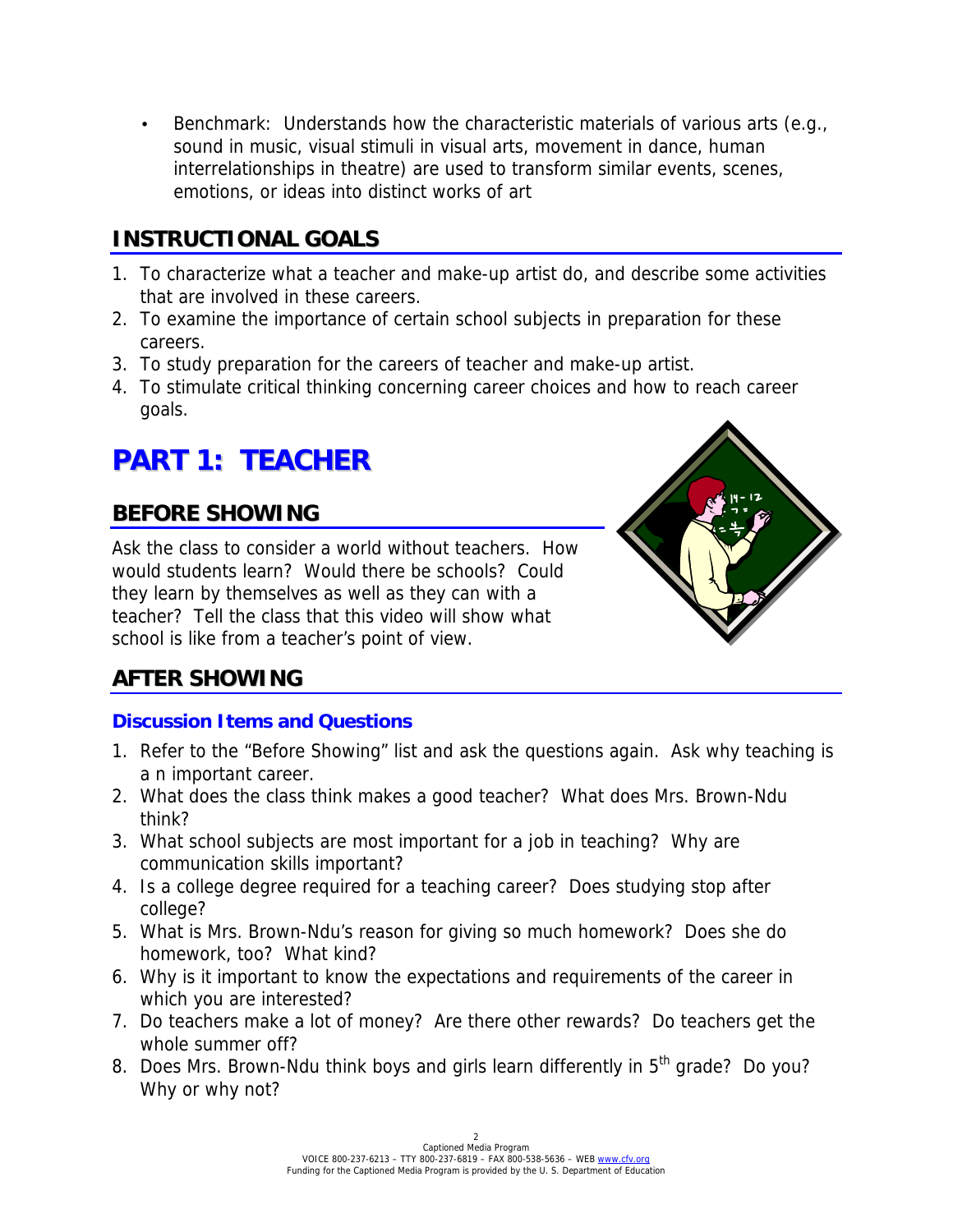9. This teacher believes that students who are comfortable in the class ask more questions. Why would this be important to the students and teacher?

#### **Applications and Activities**

- 1. Mrs. Brown-Ndu is an elementary schoolteacher, but there are many other teaching careers. Research and report on them, and what is required for some of these jobs. Examples could be high school and college teachers, hospital or home study teachers, and American teachers in foreign countries.
- 2. As a class, brainstorm ways students can get involved in teaching. Could these help prepare students for teaching careers?
- 3. Divide the class into groups of four and have each group interview a teacher in the school. Don't forget the principal, who was once a teacher. As a class, think of good interview questions, then have the groups write a report on their interview results and share it with the class.

## **PART 2: MAKE-UP ARTIST**

## **BEFORE SHOWING**

Ask the class what they think a make-up artist does, and whether people have to study hard to be one. Note that the following video, which focuses on two make-up artists preparing monsters for a haunted house, will answer those questions.



## **AFTER SHOWING**

- 1. Return to the "Before Showing" question. Is being a make-up artist a lot harder than you might have thought before seeing the video? In what ways?
- 2. What do make-up artists do? What special job are Melissa and Phil doing in this video?
- 3. Melissa and Phil say that all education is important, but chemistry, biology, math (particularly fractions and ratios), reading, art, drama, and cosmetology are most important. Why?
- 4. In what ways are Melissa and her brother artists, sculptors, chemists, mathematicians and set dressers as well as make-up artists?
- 5. Why is it important to keep up with new materials and methods on the market?
- 6. What quality does Phil think is important for a make-up artist? How would discipline be important in all careers?
- 7. How does being a make-up artist differ from just using make-up as an adult? How can make-up create mood for movies and for everyday life?
- 8. What kind of work is available for make-up artists? Are there other jobs too?
- 9. Melissa says that when she was younger, she wanted to be a singer or ice skater. Why do people often change career focus as they get older? Can you change careers as an adult? Do you have to decide on a career early and stick with it?